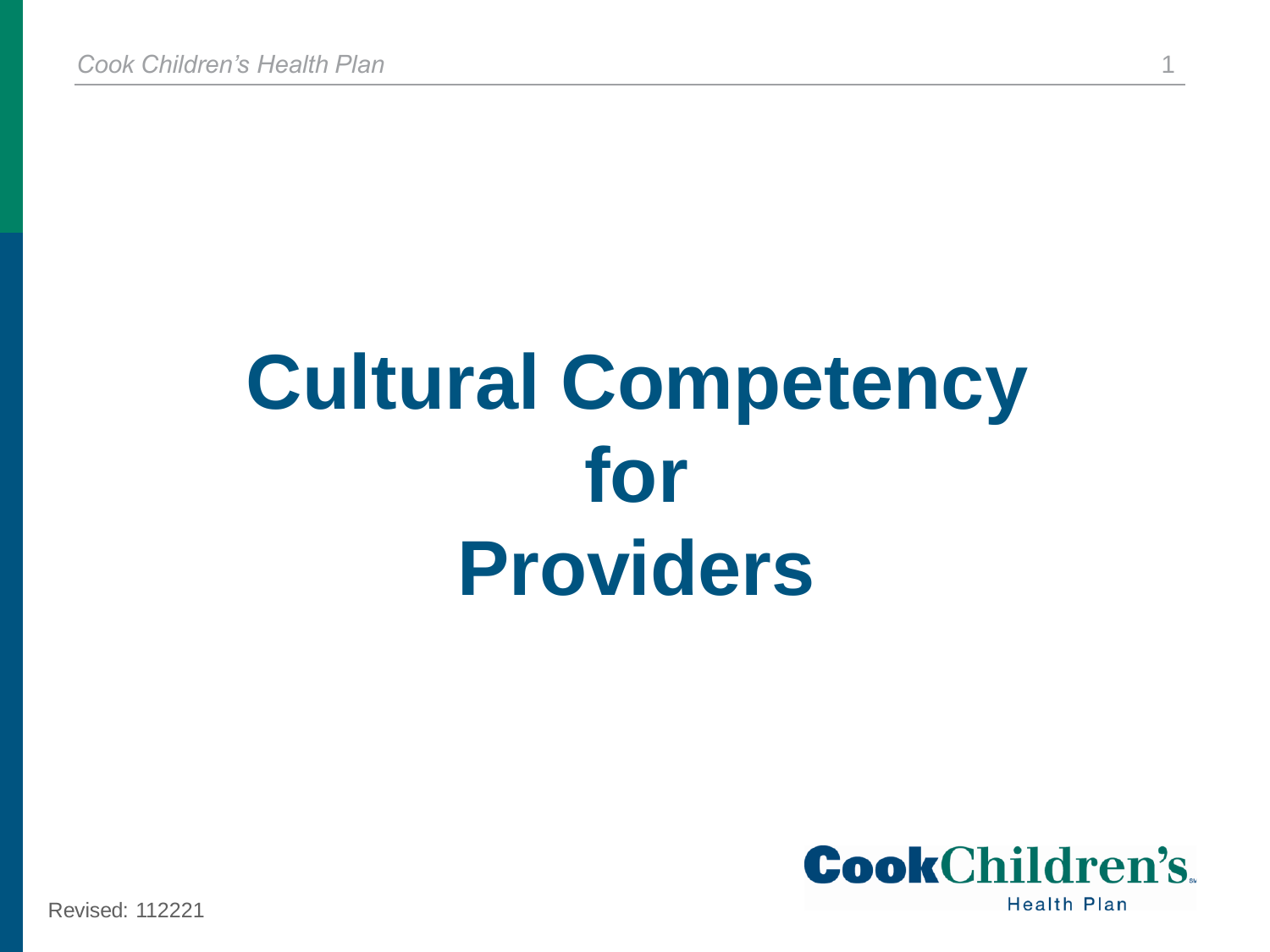#### **Cultural and Linguistically Appropriate Services**

The delivery of culturally and linguistically appropriate services is an essential component in improving the quality of health services provided to individuals.

Providing culturally and linguistically appropriate services can advance health equity, improve quality, and help reduce health care disparities.

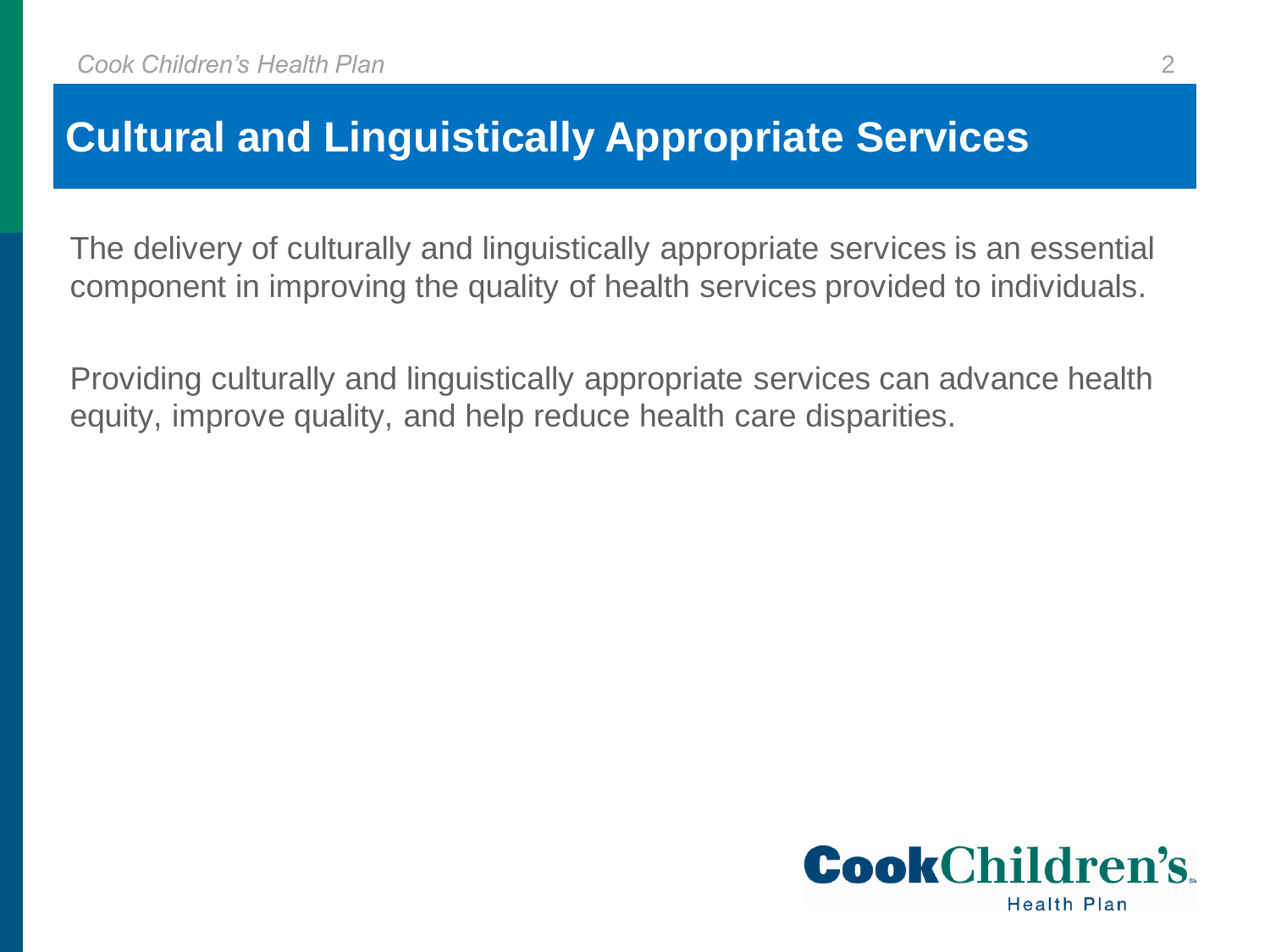### **Health Communication & Literacy**

Health communication is the foundation of the health care delivery system.

The quality of such communication has significant effect on the outcomes of Member-Provider encounters.

Effective health communication contributes to:

- Increased use of preventive health services
- Positive health outcomes
- Decreased anxiety
- Increased trust in Providers
- Member adherence

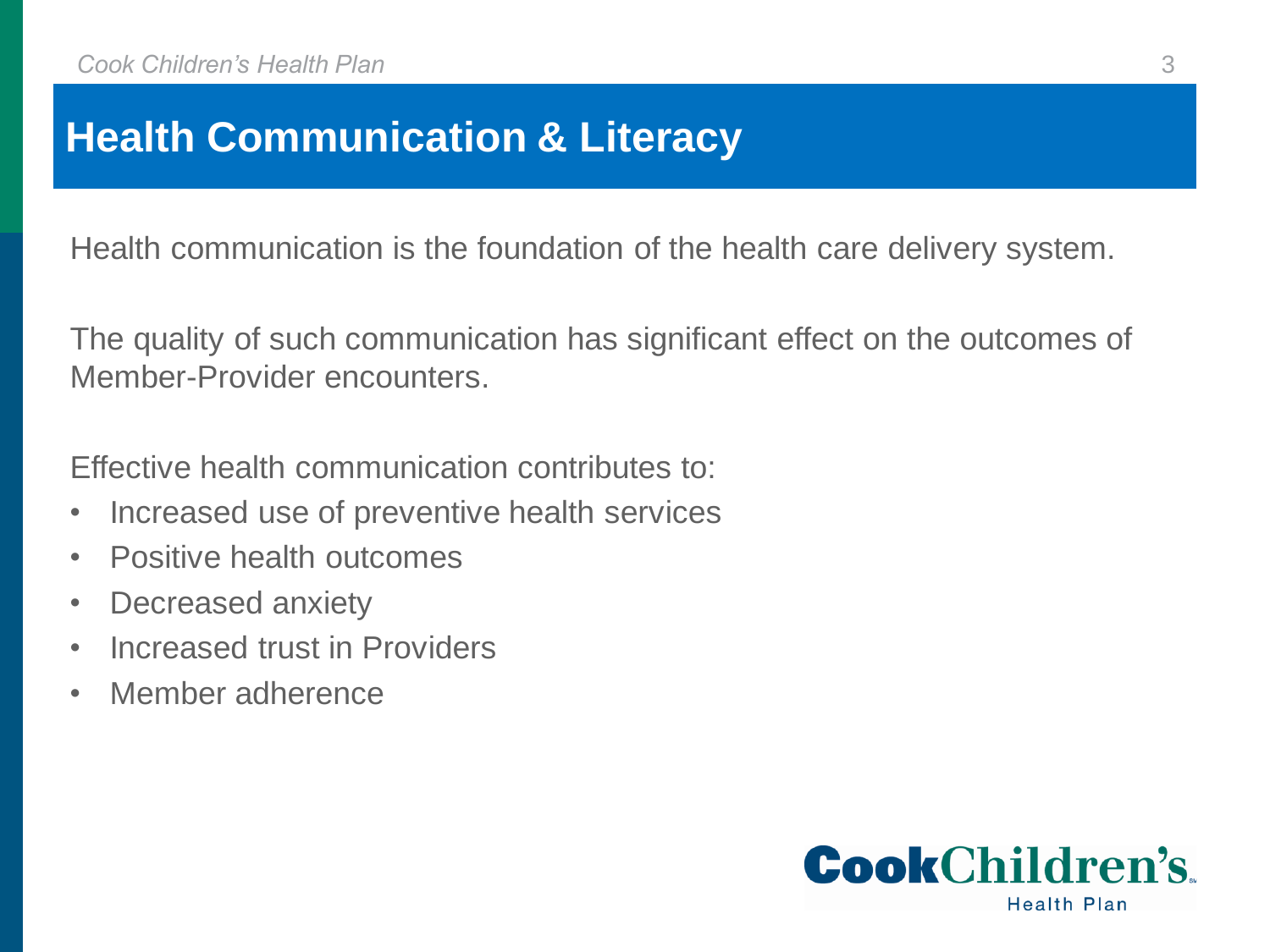#### **Health Communication & Literacy**

- Do not make assumptions about a Members Culture or identity based on appearance, name or outward characteristics
- Ask individuals how they identify themselves (to their partners and/or family Members), and use the term provided to increase comfort
- Treat everyone as a unique individual
- Do not make assumptions about behavior or identity based on race or ethnicity, age, sexual orientation, gender expression, disability status, or other characteristics

Tips from the Society of General Internal Medicine

- Slow down
- Do not use medical jargon
- Use visual aids

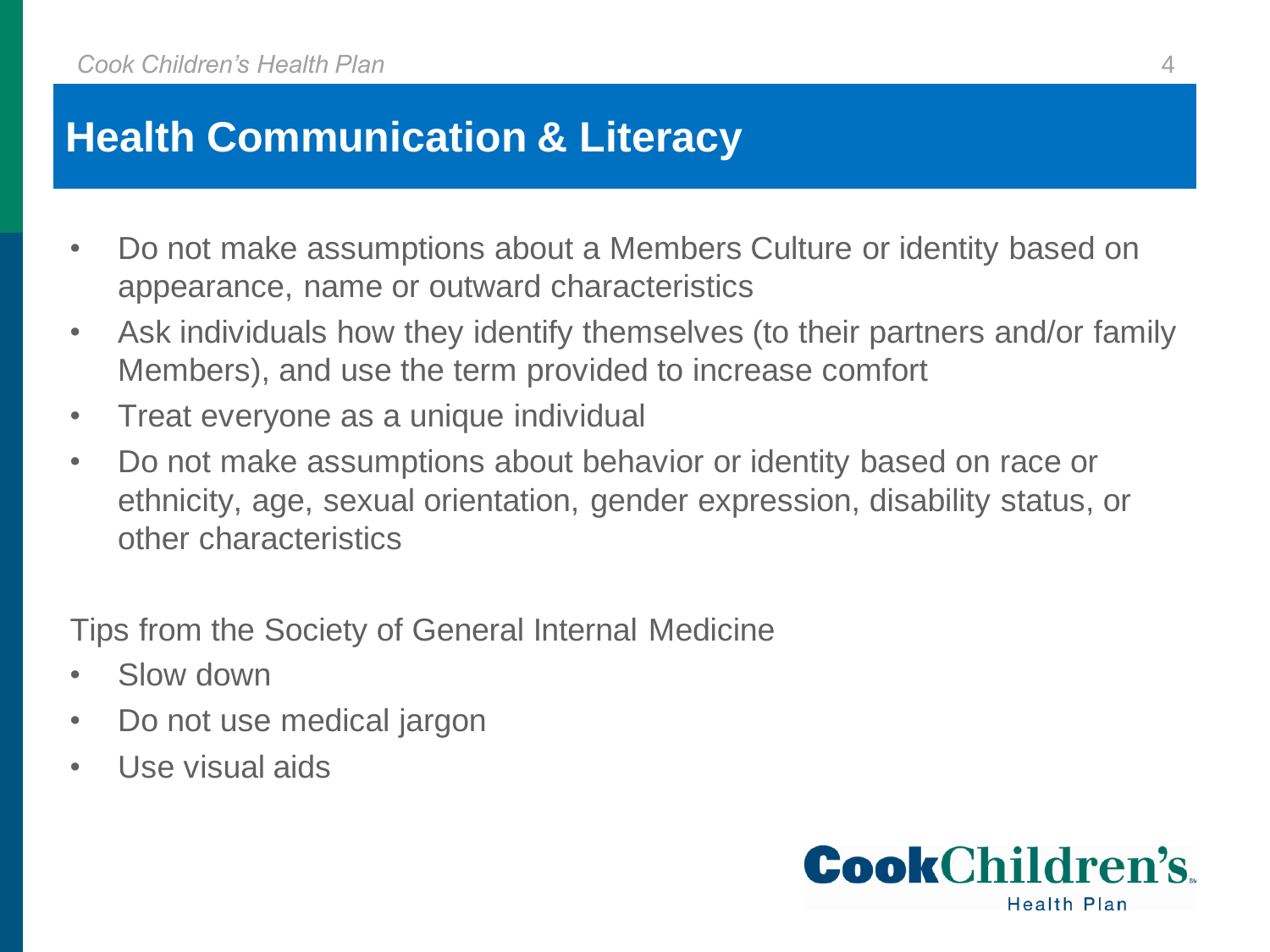## **Provider Training Link**

Please use the link provided to access educational material for Health Care Providers.

#### [Culturally Effective Healthcare](https://www.txhealthsteps.com/134-culturally-effective-health-care)

• You will be required to create an account and will receive a certificate on completion.

Submit your certificates to: [CCHPNetworkDevelopment@cookchildrens.org](mailto:CCHPnetworkdevelopment@cookchildrens.org).

• You will be reflected in the Cook Children's Health Plan Provider Directory as completing Cultural Competency Training